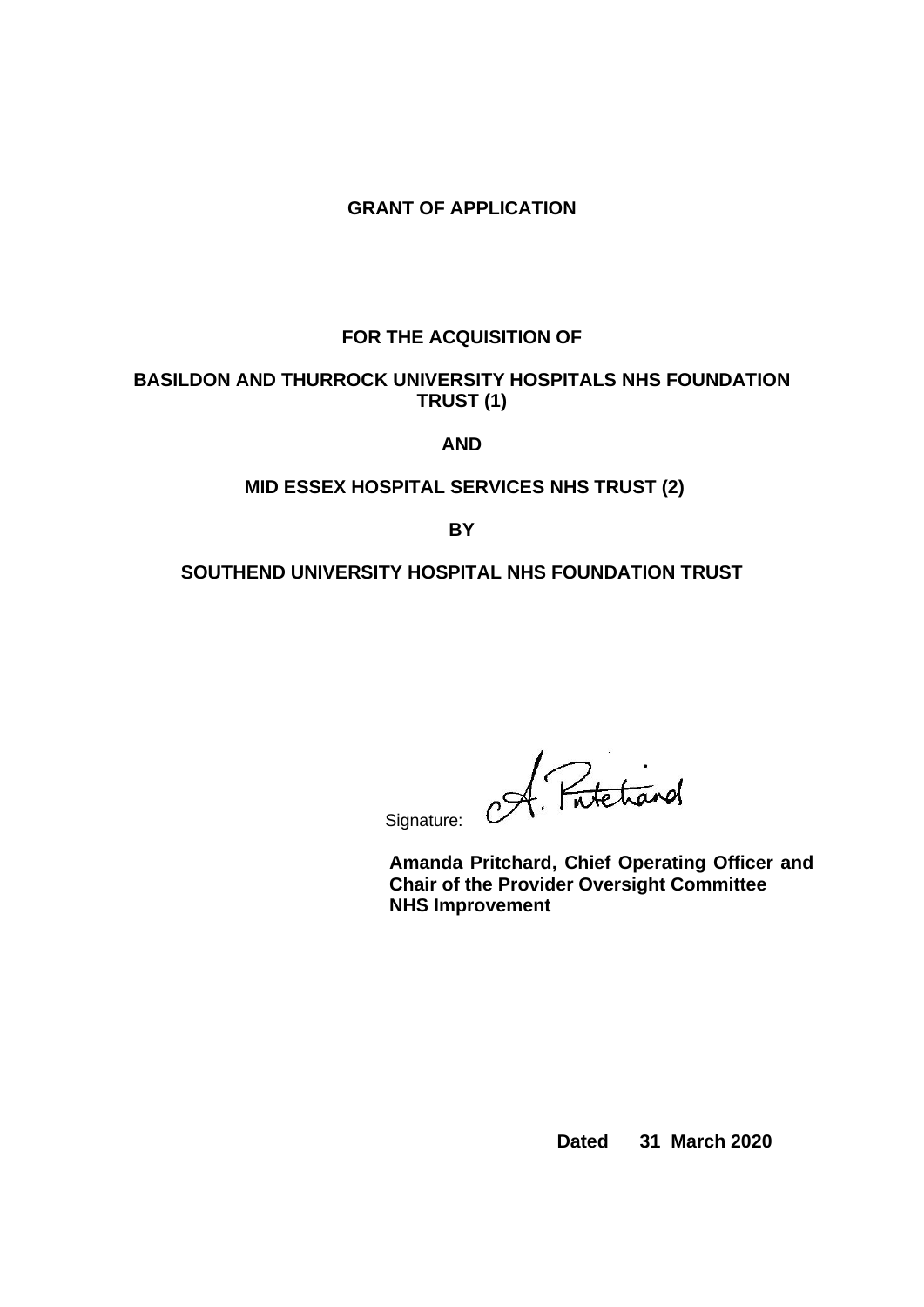#### **1. Interpretation**

1.1. The following definitions apply:

"2006 Act" means the National Health Service Act 2006;

"Acquirer" means Southend University Hospital NHS Foundation Trust;

"Acquired Trusts" means Basildon and Thurrock University Hospitals NHS Foundation Trust and Mid Essex Hospital Services NHS Trust, unless otherwise stated;

"Effective Date" means 1 April 2020;

"NHS Improvement" means Monitor;

"Business Transfer Agreement" means the business transfer agreement for the acquisition between the Acquirer, the Acquired Trusts and the NHS Trust Development Authority dated 24 March 2020; and

"Transfer Regulations" means the Transfer of Undertakings (Protection of Employment) Regulations 2006 and any other statute or statutory provision which may from time to time implement the Acquired Rights Directive (2001/23/EC).

1.2. Words and expressions used in this document shall be construed as if they were in an Act of Parliament and the Interpretation Act 1978 applied to them.

## **2. Grant of Application for Acquisition**

- 2.1. NHS Improvement grants the application for the acquisition of the Acquired Trusts by the Acquirer in exercise of the power conferred on it by section 56A(4) of the 2006 Act and paragraph 15 of Schedule 8 to the Health and Social Care Act 2012 and all other relevant powers exercisable by NHS Improvement.
- 2.2. This grant of application for acquisition comes into force on the Effective Date and is conclusive evidence of the acquisition of the Acquired Trusts by the Acquirer.

#### **3. Effect of the Acquisition**

- 3.1. On the Effective Date:
	- 3.1.1. the Acquired Trusts are dissolved in accordance with section 56AA(1)(c) of the 2006 Act;
	- 3.1.2. the Acquired Trusts' property (including trust property) and liabilities (including criminal liabilities) transfer to the Acquirer in accordance with section 56AA(1)(b) and 56AA(4) of the 2006 Act;